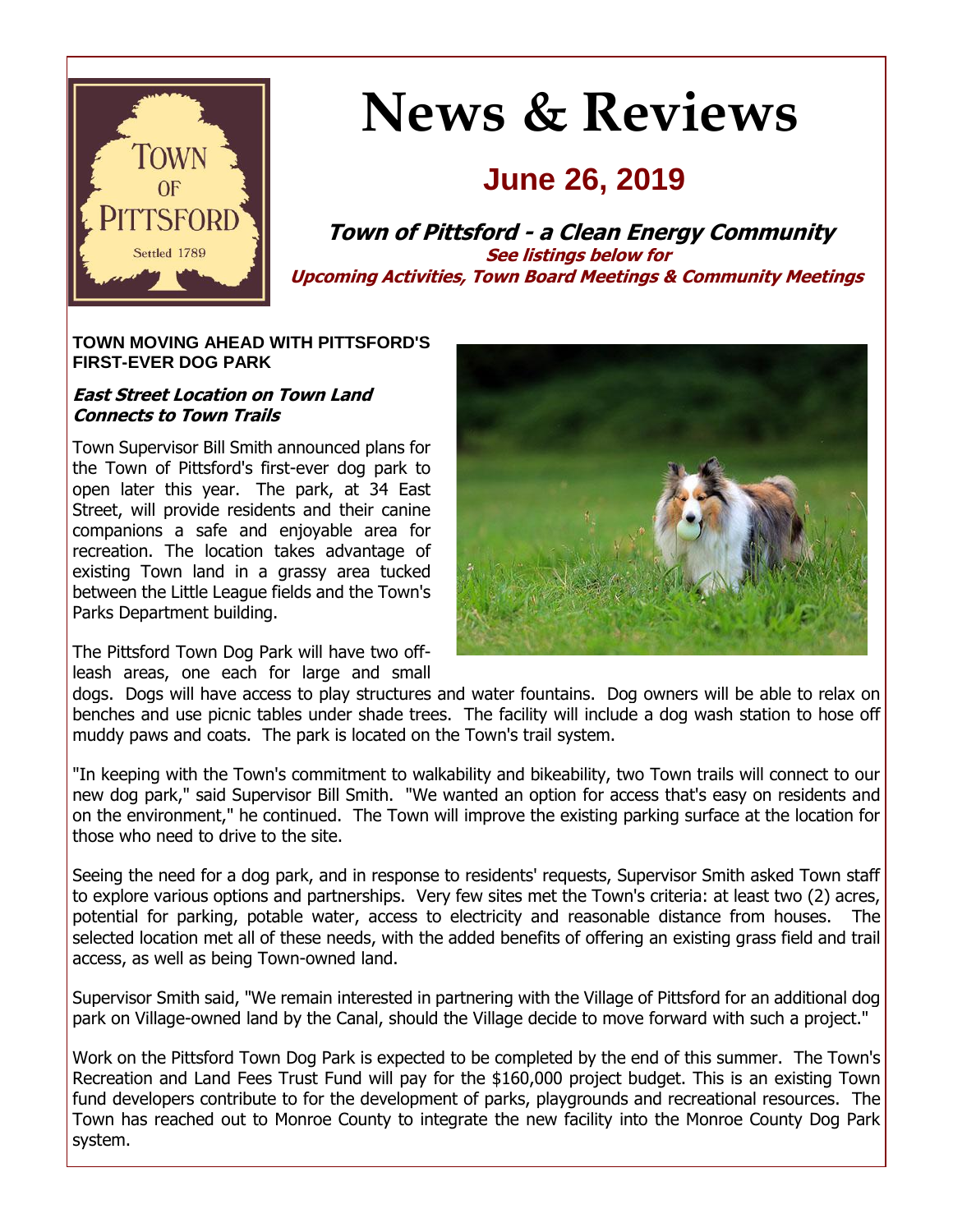#### **CONCERT THIS FRIDAY, 6/28: JAZZ, SWING AND ROCK WITH MUSIC MAKERS**

The Town of Pittsford's 2019 [Summer Concert Series](http://r20.rs6.net/tn.jsp?f=001108hQT80oTvOD08WMW_TzxMWFfw05AjFTyUnfhyCQnjctFlpyjCM7ZrzFARN-0DU1FNKiNOwK6Yx4EslqaNJ00rHBmTgrLI6VtrSNtxB_beUjqd338Rn57YUAEmfgKkGWEK9Unh-4Fn6RTYZmITpNzXzOKpExDNWI2Ig-tDP1_my_12M2tF3lxBGqCO2Bg5ggMNT4chWMWvfiPER-WenRs3UBvFmTOkOrQHpLp-X-Q1Uo5sELbnjdp4OqgIIcMWXcHLdWASg2lwtEiZBdob8hNtDOFuXGVHVzUkFrCNTqG6TlYLl5MNGiuND5PuX0BjU&c=yUFZ6Xyj0HaMx28MAtrdufakI_i76UrHhDVT3_9rQf2AFbj-XoDqww==&ch=1yaDTtTlc6R90Qdbn1U4n9aeWxa0mzQg-Tjn0jaxr5AIXpHSCFF6EQ==) continues this Friday, June 28 with jazz, swing and rock from Music Makers! Join us at 6:30pm in Carpenter Park at the Port of Pittsford, 22 North Main Street.

Bring your lawn chair or a blanket and enjoy a wonderful concert along the canal. Harladay Hots will be site with hotdogs, burgers and chicken sandwiches available for purchase. Or grab a bite to eat from one of the nearby Village restaurants.

Our Summer Concert Series continues each Friday evening at 6:30pm through August 9 (no concert July 5) with a variety of outstanding music throughout the season. From pops, swing, Dixieland and jazz to party rock, blues, funk and soul - plus a Beatles tribute! - it's a perfect way to start your weekend. See a complete schedule on our [Summer Concert Series Event page](http://r20.rs6.net/tn.jsp?f=001108hQT80oTvOD08WMW_TzxMWFfw05AjFTyUnfhyCQnjctFlpyjCM7ZrzFARN-0DU1FNKiNOwK6Yx4EslqaNJ00rHBmTgrLI6VtrSNtxB_beUjqd338Rn57YUAEmfgKkGWEK9Unh-4Fn6RTYZmITpNzXzOKpExDNWI2Ig-tDP1_my_12M2tF3lxBGqCO2Bg5ggMNT4chWMWvfiPER-WenRs3UBvFmTOkOrQHpLp-X-Q1Uo5sELbnjdp4OqgIIcMWXcHLdWASg2lwtEiZBdob8hNtDOFuXGVHVzUkFrCNTqG6TlYLl5MNGiuND5PuX0BjU&c=yUFZ6Xyj0HaMx28MAtrdufakI_i76UrHhDVT3_9rQf2AFbj-XoDqww==&ch=1yaDTtTlc6R90Qdbn1U4n9aeWxa0mzQg-Tjn0jaxr5AIXpHSCFF6EQ==) on the Town website.

#### **SENIORS RED, WHITE & BLUE LUNCH WITH MUSIC BY JOHN DADY | TUESDAY, 7/9**

Seniors, join us in the VanHuysen Community Room at the Spiegel Pittsford Community Center on Tuesday, July 9 at 12noon for our Red, White and Blue luncheon featuring a delicious menu and wonderful music by John Dady - one of our very favorite local musicians. If you'd like, get in the spirit and wear your red, white and blue! Lunch includes ranch cheddar chicken, crispy fries with dipping sauce, cucumber salad and peach icebox cake for dessert. Cost is \$6.00 per person and advance reservation and payment is required. Stop by the Pittsford Seniors office in the Community Center or call 248-6235 for more information and to register.

The Town of Pittsford's Spiegel Community Center is located at 35 Lincoln Avenue. To learn more about all of our wonderful programs for seniors [click here to visit the Seniors page](http://r20.rs6.net/tn.jsp?f=001108hQT80oTvOD08WMW_TzxMWFfw05AjFTyUnfhyCQnjctFlpyjCM7eQGPtXMswBuw6u-BTpQDhBZYHkeRwEFXnK3YpTM8TkevuSbKPHhcOpAQZj21AuOWV4eHGtSxYnWHSzE7Gqs1DKDBvYsk3suUqs_2Pjvyhnxr-Z3Kyg2NRQfCBI8JTpEXSmfRDYdzEC44pQY9NuxH_n6VjIxAhNFZRPO-mpm_GccsKeDZ7DF7L38F5_-vbGVVpX84pb5N794-5y7L8U64oV4aABJiq8149uSMXVsyUs31D_APxECsYUgjQwYiF-GyhJODKnA40cp&c=yUFZ6Xyj0HaMx28MAtrdufakI_i76UrHhDVT3_9rQf2AFbj-XoDqww==&ch=1yaDTtTlc6R90Qdbn1U4n9aeWxa0mzQg-Tjn0jaxr5AIXpHSCFF6EQ==) on the Town website or [read our](http://r20.rs6.net/tn.jsp?f=001108hQT80oTvOD08WMW_TzxMWFfw05AjFTyUnfhyCQnjctFlpyjCM7SRP0jpC4l5ZCOzlLeFox4HTOCvrzXihNKhrxC5Hi2uL_zqNnvBJLdbBGgynz4zIGzymyuhX4CPPikFrsA_zaueDSiNDj8oDdWQWjkrvNCiIs9X-xDAMgdTOQgO0ye1EV_lTcqMum1Sy-FKMRidyMGuEC6pojPqc2y72v6rqQyeqsWi-8EMgu9yRbC4HelqIQJkvoBJjtd9dBOFtdozkgiC8b6XombPCyK_PJ0lzNgBqy98ZMpPJzi6M974yRjvt_-G6nIPSgAOBmwMH3D0QOva54lLtF1hzOatJtLpDCnrwk6QdhVfg7xGXEq4w0RQWmg==&c=yUFZ6Xyj0HaMx28MAtrdufakI_i76UrHhDVT3_9rQf2AFbj-XoDqww==&ch=1yaDTtTlc6R90Qdbn1U4n9aeWxa0mzQg-Tjn0jaxr5AIXpHSCFF6EQ==)  [Seniors program info brochure online.](http://r20.rs6.net/tn.jsp?f=001108hQT80oTvOD08WMW_TzxMWFfw05AjFTyUnfhyCQnjctFlpyjCM7SRP0jpC4l5ZCOzlLeFox4HTOCvrzXihNKhrxC5Hi2uL_zqNnvBJLdbBGgynz4zIGzymyuhX4CPPikFrsA_zaueDSiNDj8oDdWQWjkrvNCiIs9X-xDAMgdTOQgO0ye1EV_lTcqMum1Sy-FKMRidyMGuEC6pojPqc2y72v6rqQyeqsWi-8EMgu9yRbC4HelqIQJkvoBJjtd9dBOFtdozkgiC8b6XombPCyK_PJ0lzNgBqy98ZMpPJzi6M974yRjvt_-G6nIPSgAOBmwMH3D0QOva54lLtF1hzOatJtLpDCnrwk6QdhVfg7xGXEq4w0RQWmg==&c=yUFZ6Xyj0HaMx28MAtrdufakI_i76UrHhDVT3_9rQf2AFbj-XoDqww==&ch=1yaDTtTlc6R90Qdbn1U4n9aeWxa0mzQg-Tjn0jaxr5AIXpHSCFF6EQ==)

#### **FIRST CONCERT FOR KIDS OF THE SEASON IS WEDNESDAY, JULY 10 WITH MR. LOOPS**

Save the date - the Town of Pittsford's first [Concert for Kids](http://r20.rs6.net/tn.jsp?f=001108hQT80oTvOD08WMW_TzxMWFfw05AjFTyUnfhyCQnjctFlpyjCM7Q-IcxlR0Xfp-JsYbxeDCxei_TE7-HPRYHWnPc_sjlcJGeXmPU2redg1h8fXLnMrwKzzeSu_zeNv0H7x0XVJx_npodJ3MS8ufsiY_LWUxhG0cCOXZDYJqMCbkHSOjOuPL8dWaO-V3pJ6J1OhdObsr1G4LEEqHJIlYpbqR0DqgAXwhNJf_0qDm9eWCzWGNALKgeYcroDUmxf7XQ4gpq7-ZQuWlZhsCTZikX_cR_NnVEM8vlez2muolmR21JsXPd8mPAprGo6zCHw3&c=yUFZ6Xyj0HaMx28MAtrdufakI_i76UrHhDVT3_9rQf2AFbj-XoDqww==&ch=1yaDTtTlc6R90Qdbn1U4n9aeWxa0mzQg-Tjn0jaxr5AIXpHSCFF6EQ==) of the season is Wednesday, July 10 and features kids' rock - and interactive fun - with [Mr. Loops!](http://r20.rs6.net/tn.jsp?f=001108hQT80oTvOD08WMW_TzxMWFfw05AjFTyUnfhyCQnjctFlpyjCM7Q-IcxlR0Xfpu0Jdg97o1LlBr9Q8wZjaflUmGoKF4Xg-qYLjfKUDcjwjlurhp0-I3jEF3zton6BOITmN-2NEgeelkUBOyYjGiVxZ3vu7t4LaUGuwHgEXMbQzTBPB6ibdZr-r00xn3bkpDmhLSLpRyIddrPf_Tjju_xsYeHb5GUwjQmtt6MaUlvih69T3j9uYGKYFHShmT05BESyfz_3-xZfVUs0wqVSQaEKpI-Gb35okEeN2Wg9btx4=&c=yUFZ6Xyj0HaMx28MAtrdufakI_i76UrHhDVT3_9rQf2AFbj-XoDqww==&ch=1yaDTtTlc6R90Qdbn1U4n9aeWxa0mzQg-Tjn0jaxr5AIXpHSCFF6EQ==)

Join us at 6:30pm along the canal in Carpenter Park at the Port of Pittsford for this free evening of family entertainment. You'll love the music - and may even want to sing along! Carpenter Park is located at 22 North Main Street. Visit our [Concerts for Kids web page](http://r20.rs6.net/tn.jsp?f=001108hQT80oTvOD08WMW_TzxMWFfw05AjFTyUnfhyCQnjctFlpyjCM7Q-IcxlR0Xfp-JsYbxeDCxei_TE7-HPRYHWnPc_sjlcJGeXmPU2redg1h8fXLnMrwKzzeSu_zeNv0H7x0XVJx_npodJ3MS8ufsiY_LWUxhG0cCOXZDYJqMCbkHSOjOuPL8dWaO-V3pJ6J1OhdObsr1G4LEEqHJIlYpbqR0DqgAXwhNJf_0qDm9eWCzWGNALKgeYcroDUmxf7XQ4gpq7-ZQuWlZhsCTZikX_cR_NnVEM8vlez2muolmR21JsXPd8mPAprGo6zCHw3&c=yUFZ6Xyj0HaMx28MAtrdufakI_i76UrHhDVT3_9rQf2AFbj-XoDqww==&ch=1yaDTtTlc6R90Qdbn1U4n9aeWxa0mzQg-Tjn0jaxr5AIXpHSCFF6EQ==) for complete information.

#### **COMMUNITY CENTER SUMMER HOURS UNDERWAY | MON-FRI 8AM-10PM, SAT 8AM - 8PM, CLOSED SUN**

The Spiegel Pittsford Community Center's summer hours are underway. From June 23 until September 1 the Community Center is open Monday - Friday, 8:00am - 10:00pm, Saturdays 8:00am - 8:00pm and closed on Sundays. The Spiegel Pittsford Community Center is located at 35 Lincoln Avenue.

For details about all of our Recreation programs, pick up a program brochure at the Community Center, access our [program brochure online,](http://r20.rs6.net/tn.jsp?f=001108hQT80oTvOD08WMW_TzxMWFfw05AjFTyUnfhyCQnjctFlpyjCM7Wx07RMNGgqzgKQQOIBdQeOyoXYXUMsEKe9iyyXxkhU6_pnlr0o58MQfdgBRI3nswsslgc5vE27gQGHcmSO1VXh6q7RwEfkdHmqn9XbWX1xQZySpwq1sv1POmcT25Ay0fIoY3vhh4eSkOrVFLKe2U1RFPDS206jW_B5i3e5IM8VyO_RKEgpkFkaZa4wtbaDZAczVA9DeothJEgMKHJsAZzYsqu1xqsdn5GuQADEfxjPaUR5p7aYBkmoWqj3lFv0MjO61QzLjOiHqWVGgbXN1sb6NOSrOutnI9w==&c=yUFZ6Xyj0HaMx28MAtrdufakI_i76UrHhDVT3_9rQf2AFbj-XoDqww==&ch=1yaDTtTlc6R90Qdbn1U4n9aeWxa0mzQg-Tjn0jaxr5AIXpHSCFF6EQ==) or visit our [online Recreation registration page.](http://r20.rs6.net/tn.jsp?f=001108hQT80oTvOD08WMW_TzxMWFfw05AjFTyUnfhyCQnjctFlpyjCM7RDf1cIRbCzjATHAzpCzFB63704u_ZfZtvtPQ3aTNy5sPV22fZb13OyCX84ICDklSLuCvJl7Go0zKq5c1KtJOGNqiBwJ_ZboG-s6weIxwbTk_5pCUFQMLMb4HGWLr_yGeTZ8-W9ZoMXBuHYfx8N3tmypNoSaHJdHRFf09kb3upL720lhF9t7TpuxCrujAYMjX_7IYH-L4bp-jc4roaZschLahaNl6R1ThhLWG2azl97wD6b3lej2J9zEuGbx8RA39Ytu5a_VN4RSI1mfRK_W5ijFV1sn-Q-ZG69muq_xq1EA&c=yUFZ6Xyj0HaMx28MAtrdufakI_i76UrHhDVT3_9rQf2AFbj-XoDqww==&ch=1yaDTtTlc6R90Qdbn1U4n9aeWxa0mzQg-Tjn0jaxr5AIXpHSCFF6EQ==)

## **TOWN OFFICES & FACILITIES CLOSURES FOR JULY 4TH HOLIDAY | NO CONCERT, NO DMV 7/5**

Town Hall, the Spiegel Pittsford Community Center and all other Town offices and operations will be closed on Thursday and Friday, July 4 and 5 in observance of the Independence Day holiday.

The Pittsford Community Library will be closed on Thursday, July 4 and open regular hours on Friday, July 5 (9:00am - 6:00pm). Due to the holiday there will be no Summer Concert Series performance on July 5 and no Mobile DMV service at Town Court on July 5; regular Friday DMV service will resume the following week (7/12).

#### **FIREWORKS COURTESY NOTIFICATION FOR THIS SATURDAY, JUNE 29 AND JULY 3 & 4**

Public and private fireworks events in the Town of Pittsford require a permit issued by the Town. As a courtesy, notifications for public and private fireworks events held within the Town are posted on the [Town](http://r20.rs6.net/tn.jsp?f=001108hQT80oTvOD08WMW_TzxMWFfw05AjFTyUnfhyCQnjctFlpyjCM7Wo1WN_36erLPWTSjprd8EIOxTksojZrRR2VXB7OU23HQnA7tPk6BEQWsuaGOWoJYptn2oCZYgRLr0snDpBYVpWsFtJyGYmMVnwORjoHsgSM3RtjIcySoqsLXABPDLEzklPu82xP4_mw49QSfv0OVg318B0ifefTRYmky3qKhzArOymhprrUdl_EB5Qh0mKkp_y1t-9vTJhJXXK1f_T0xnHjIQBlXREb1qnKqYhiENNwlYo9q8UcV_TKIWgnFnVQygLna8BJa0D6-9aiZXedVW8=&c=yUFZ6Xyj0HaMx28MAtrdufakI_i76UrHhDVT3_9rQf2AFbj-XoDqww==&ch=1yaDTtTlc6R90Qdbn1U4n9aeWxa0mzQg-Tjn0jaxr5AIXpHSCFF6EQ==)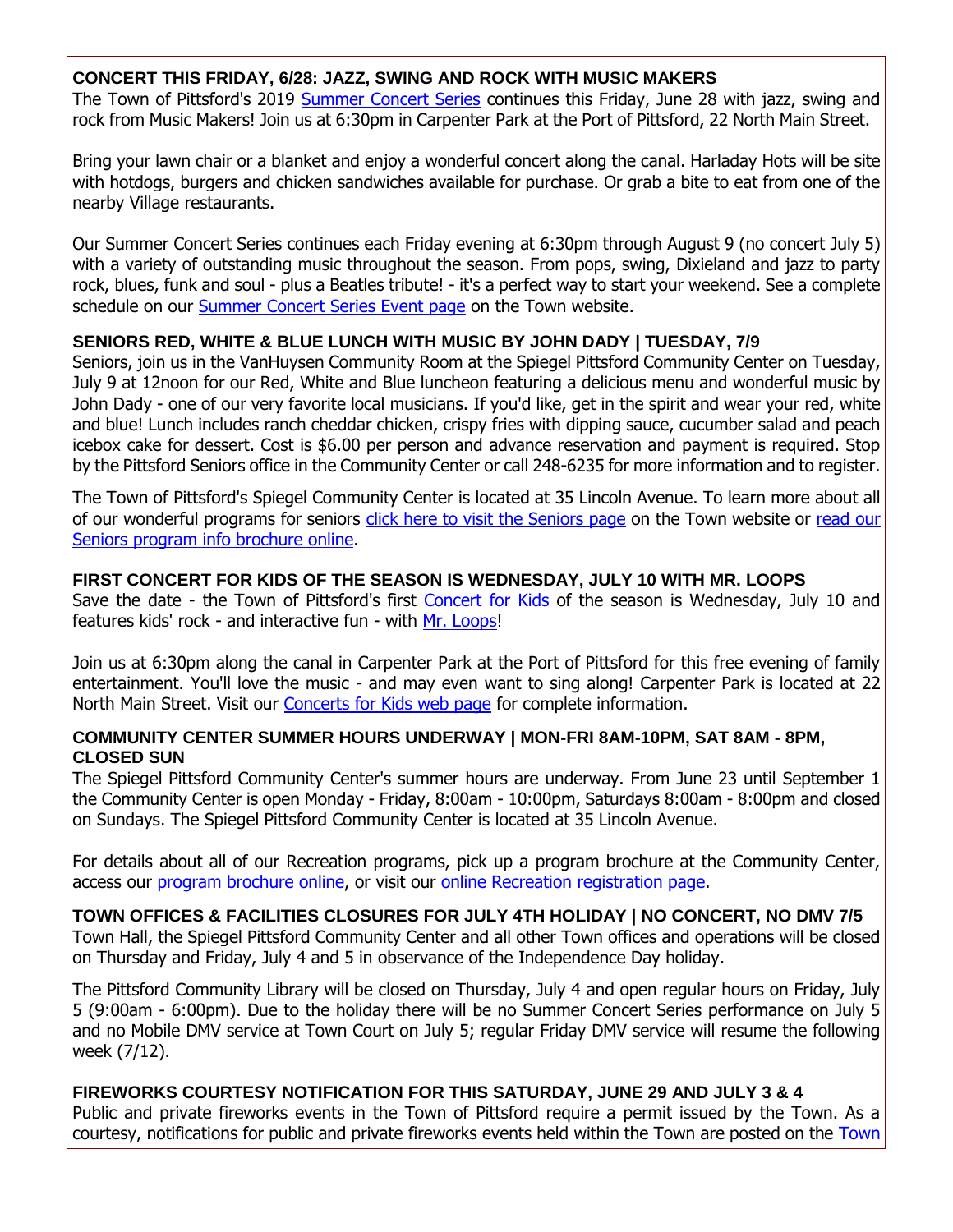[website,](http://r20.rs6.net/tn.jsp?f=001108hQT80oTvOD08WMW_TzxMWFfw05AjFTyUnfhyCQnjctFlpyjCM7Wo1WN_36erLPWTSjprd8EIOxTksojZrRR2VXB7OU23HQnA7tPk6BEQWsuaGOWoJYptn2oCZYgRLr0snDpBYVpWsFtJyGYmMVnwORjoHsgSM3RtjIcySoqsLXABPDLEzklPu82xP4_mw49QSfv0OVg318B0ifefTRYmky3qKhzArOymhprrUdl_EB5Qh0mKkp_y1t-9vTJhJXXK1f_T0xnHjIQBlXREb1qnKqYhiENNwlYo9q8UcV_TKIWgnFnVQygLna8BJa0D6-9aiZXedVW8=&c=yUFZ6Xyj0HaMx28MAtrdufakI_i76UrHhDVT3_9rQf2AFbj-XoDqww==&ch=1yaDTtTlc6R90Qdbn1U4n9aeWxa0mzQg-Tjn0jaxr5AIXpHSCFF6EQ==) the [Town Facebook page](http://r20.rs6.net/tn.jsp?f=001108hQT80oTvOD08WMW_TzxMWFfw05AjFTyUnfhyCQnjctFlpyjCM7fu6TbSzuRwFhM6NEP8lNEGAggSkdn-mIa_riTFVBekCGdePjwEewQGhSJvxc7Bmq54z0td1hNDPtHqP4HrpyCfVvPQYvdO9LIwYPLUvbY1IoQLZ_vY7oBq4_Q6_ugmk3FBZ-GN_4t29ya0xB5OXLiknTGCYY7amvE31xpxd-8-9&c=yUFZ6Xyj0HaMx28MAtrdufakI_i76UrHhDVT3_9rQf2AFbj-XoDqww==&ch=1yaDTtTlc6R90Qdbn1U4n9aeWxa0mzQg-Tjn0jaxr5AIXpHSCFF6EQ==) and in the [Town's eNews.](http://r20.rs6.net/tn.jsp?f=001108hQT80oTvOD08WMW_TzxMWFfw05AjFTyUnfhyCQnjctFlpyjCM7fu6TbSzuRwFh_KvQNl0Yp5SEhDLvBJXPfZ2zrkRpY0VI2ptCtCheh_0CiWGfC_CidDb1lDOmzRrLlCVCnDJPzhb-VcNjJ0E0m5hOUmC0xkXSWLpARIOSypvC6zQmBTQMKK73QEBig7ipXf93tU2XCCkmjt1_yGcji8ZT0OtPNqGNnncu1VVBVb1s8bYVv6X-PqymEcq63h5vCoqaxpOp5upAVOsqup1323RYtS6kVqapZ0pw4j-lbK2b-oFDAJFgw==&c=yUFZ6Xyj0HaMx28MAtrdufakI_i76UrHhDVT3_9rQf2AFbj-XoDqww==&ch=1yaDTtTlc6R90Qdbn1U4n9aeWxa0mzQg-Tjn0jaxr5AIXpHSCFF6EQ==) Courtesy notifications also can be mailed in advance to those in the immediate area of a permitted fireworks event (public or private) who request them.

To request a mailed Fireworks Notification, please contact Town Fire Marshal and Code Enforcement Officer Kelly Cline at [kcline@townofpittsford.org](mailto:kcline@townofpittsford.or?subject=Town%20Fireworks%20Courtesy%20Notification) or 248-6250. **To sign up for the Town eNews**, visit [www.townofpittsford.org/enews.](http://r20.rs6.net/tn.jsp?f=001108hQT80oTvOD08WMW_TzxMWFfw05AjFTyUnfhyCQnjctFlpyjCM7fu6TbSzuRwFh_KvQNl0Yp5SEhDLvBJXPfZ2zrkRpY0VI2ptCtCheh_0CiWGfC_CidDb1lDOmzRrLlCVCnDJPzhb-VcNjJ0E0m5hOUmC0xkXSWLpARIOSypvC6zQmBTQMKK73QEBig7ipXf93tU2XCCkmjt1_yGcji8ZT0OtPNqGNnncu1VVBVb1s8bYVv6X-PqymEcq63h5vCoqaxpOp5upAVOsqup1323RYtS6kVqapZ0pw4j-lbK2b-oFDAJFgw==&c=yUFZ6Xyj0HaMx28MAtrdufakI_i76UrHhDVT3_9rQf2AFbj-XoDqww==&ch=1yaDTtTlc6R90Qdbn1U4n9aeWxa0mzQg-Tjn0jaxr5AIXpHSCFF6EQ==) The eNews, which contains the most updated information about Town meetings, projects, programs, services and events, is sent once weekly or for urgent or emergency Town notifications; **email addresses are never shared for any other purpose**. Please see below current fireworks event permit notifications.

#### **Current Fireworks Event Notifications:**

June 29, 2019 Private fireworks event at Oak Hill Country Club - approximately 10:00pm

July 3, 2019 Private fireworks event at Irondequoit Country Club - approximately 9:40pm

July 4, 2019 Private fireworks event at Monroe Golf Course - approximately 9:45pm

All current Fireworks Event Courtesy Notification listings can be found on the Town website at [www.townofpittsford.org/fireworks-notifications.](http://r20.rs6.net/tn.jsp?f=001108hQT80oTvOD08WMW_TzxMWFfw05AjFTyUnfhyCQnjctFlpyjCM7Wo1WN_36erLPWTSjprd8EIOxTksojZrRR2VXB7OU23HQnA7tPk6BEQWsuaGOWoJYptn2oCZYgRLr0snDpBYVpWsFtJyGYmMVnwORjoHsgSM3RtjIcySoqsLXABPDLEzklPu82xP4_mw49QSfv0OVg318B0ifefTRYmky3qKhzArOymhprrUdl_EB5Qh0mKkp_y1t-9vTJhJXXK1f_T0xnHjIQBlXREb1qnKqYhiENNwlYo9q8UcV_TKIWgnFnVQygLna8BJa0D6-9aiZXedVW8=&c=yUFZ6Xyj0HaMx28MAtrdufakI_i76UrHhDVT3_9rQf2AFbj-XoDqww==&ch=1yaDTtTlc6R90Qdbn1U4n9aeWxa0mzQg-Tjn0jaxr5AIXpHSCFF6EQ==)

#### **NO MOBILE DMV SERVICE AT TOWN COURT ON JULY 5**

Please note the Mobile DMV service offered by Monroe County at Pittsford Town Court will be closed on Friday, 7/5 in observance of the Independence Day holiday. Regular hours (10:00am - 3:30pm, learner permit testing ending at 2:30pm) will resume on Friday, July 12.

#### **ELDERBERRY EXPRESS NEEDS VOLUNTEER DRIVERS AND DISPATCHERS**

#### **Volunteering just a few hours a month makes a big difference to our seniors**

Elderberry Express is in need of volunteer drivers willing to help provide transportation, from one to a few times per month, to seniors in Pittsford. Each trip takes between one to two hours. This small time commitment makes a big difference to seniors who can get out and about but can no longer drive.

The Elderberry Express is a free transportation service for Pittsford residents age 55 and older. Volunteer drivers transport seniors to and from medical appointments, banking activities, visits to friends and family, prescription pickups, hairdresser/barber appointments and grocery shopping. The volunteer hours are very flexible and the time you choose to commit is up to you!

Volunteer drivers attend a one-time, three-hour training session at Lifespan (at Brighton Plaza on South Clinton Avenue). This session affords drivers the opportunity to know what is involved in providing transportation to seniors; drivers who complete this training session receive additional liability insurance.

By volunteering your time you can give others the gift of continued independence. Can you help? Call or stop by the Elderberry Express office in the Senior Programs Office at the Spiegel Pittsford Community Center, 35 Lincoln Avenue, telephone 248-6237.

#### **SAINT'S PLACE SALE JULY 9-13 HELPS REFUGEES BEGIN NEW LIFE**

The annual Saint's Place Super Sale takes place July 9-13 at Pittsford's St. Louis Church (60 South Main Street). The sale features great bargains on a variety of new or gently used items, including jewelry, purses, furniture, linens, books, toys, sporting goods, collectible and household items and more!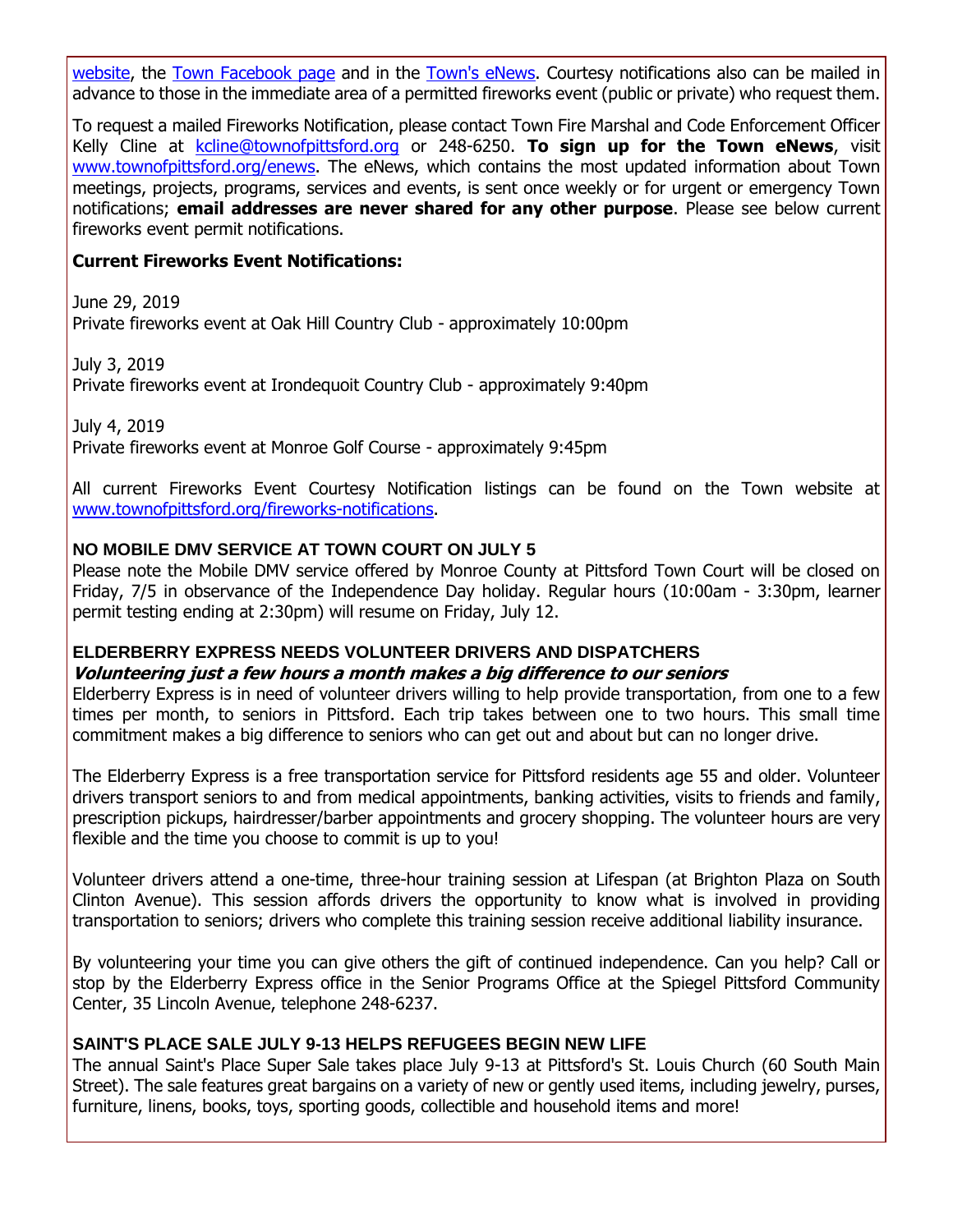A special **Preview Evening will be held Tuesday, July 9** from 4:00-8:00pm. Patrons pay \$25 at the door and enjoy shopping ahead of the crowds! No tickets are issued in advance; the event is open to all who arrive that evening.

The **sale continues** Wednesday, 7/10 from 9:00am - 8:00pm, Thursday and Friday, 7/11-12 from 9:00am - 5:00pm, and Saturday, 7/13 from 9:00am - noon. Thursday is 25% off day, Friday is half-price all day and Saturday is the "Fill a Bag Deal" sale (\$8 to fill one bag, \$12 to fill two bags, or \$15 to fill three bags). All proceeds from the sale support Saint's Place in efforts to help refugees and those in need by providing household goods, furniture and educational assistance.

[Saint's Place](http://r20.rs6.net/tn.jsp?f=001108hQT80oTvOD08WMW_TzxMWFfw05AjFTyUnfhyCQnjctFlpyjCM7awe4Mb0H9C6HqBRKVVM_hYjKhks81oG0NKbA_-gQBt7b7p5J-V40CDer12VfXBgp3EOgO3MQYe3TimafiXe-Aqub3CS9ZULeNc04D5dS2wmCwHz0smy1nVWAGWN5dm0TWGuDhY90wGV0Q2shoOuJx0BlK8a6ZFS8wLEsas6XgWtI7XtyoUVZ0zRjNSxfBsqTUuI1r_acMqlBEJJJvbFXw-lfKW-QknOyTsSEV0XvbgYLGB_JP8x9yQ=&c=yUFZ6Xyj0HaMx28MAtrdufakI_i76UrHhDVT3_9rQf2AFbj-XoDqww==&ch=1yaDTtTlc6R90Qdbn1U4n9aeWxa0mzQg-Tjn0jaxr5AIXpHSCFF6EQ==) provides assistance to newly arrived legal refugees in the Rochester area and is a program supported and administered by St. Louis Church, the Catholic Family Center and St. John of Rochester Church. Saint's Place has served over 13,000 refugees in its 20+ year history, providing household items, clothing and toys to newly relocated refugees and offering educational and language tutoring programs for children and adults. For more information visit [www.saintsplace.org.](http://r20.rs6.net/tn.jsp?f=001108hQT80oTvOD08WMW_TzxMWFfw05AjFTyUnfhyCQnjctFlpyjCM7awe4Mb0H9C6HqBRKVVM_hYjKhks81oG0NKbA_-gQBt7b7p5J-V40CDer12VfXBgp3EOgO3MQYe3TimafiXe-Aqub3CS9ZULeNc04D5dS2wmCwHz0smy1nVWAGWN5dm0TWGuDhY90wGV0Q2shoOuJx0BlK8a6ZFS8wLEsas6XgWtI7XtyoUVZ0zRjNSxfBsqTUuI1r_acMqlBEJJJvbFXw-lfKW-QknOyTsSEV0XvbgYLGB_JP8x9yQ=&c=yUFZ6Xyj0HaMx28MAtrdufakI_i76UrHhDVT3_9rQf2AFbj-XoDqww==&ch=1yaDTtTlc6R90Qdbn1U4n9aeWxa0mzQg-Tjn0jaxr5AIXpHSCFF6EQ==)

#### **REMINDERS**

#### **LIBRARY SUMMER HOURS ARE UNDERWAY | OPEN SATURDAYS 10AM-1PM, CLOSED SUN**

The Pittsford Community Library's summer hours are underway; from June 22 until after Labor Day the Library is open Saturdays from 10:00am - 1:00pm and closed on Sundays. The Pittsford Community Library is located at 24 State Street. For information about upcoming Library programs visit the Library's online [program calendar](http://r20.rs6.net/tn.jsp?f=001108hQT80oTvOD08WMW_TzxMWFfw05AjFTyUnfhyCQnjctFlpyjCM7fu6TbSzuRwFYgdK_xzIfMD-PjfHIEPo0y8avlhFKZpxtxdzn8Ri3NzQjAKjaPzlrUjpjr-zZX2S9adW8WkPyzl57N3EyKxrJr5yDH2pDa5wChhtpDTBr4CWIWTPxQzF7QAka65wIWGuiNGRz8KU5IiUP8C_RpAemrZPC3VsYzRNoTP4KZWIgFXsnh21eAQcjWFpaCikg1DgNWISTujjM0EVvaDLIrviPSkIvZ71WbJy3dr2X00G9W9Iv1TOO-HkhNMLI9kXzU5LL0dXvaq4IsveQFc_PFHsSWN1fOySb6R3URADf_6EjTfJssnwR8tgGsAHFRAba2UYXrghR3ZpqY8=&c=yUFZ6Xyj0HaMx28MAtrdufakI_i76UrHhDVT3_9rQf2AFbj-XoDqww==&ch=1yaDTtTlc6R90Qdbn1U4n9aeWxa0mzQg-Tjn0jaxr5AIXpHSCFF6EQ==) or call 249-5481.

#### **ASL INTERPRETER AT TOWN BOARD MEETINGS**

The Town of Pittsford provides an American Sign Language interpreter at every meeting of the Pittsford Town Board, to interpret for those who need this service.

#### **UPCOMING COMMUNITY ACTIVITIES IN PITTSFORD**

- [Town of Pittsford Summer Concert Series](http://r20.rs6.net/tn.jsp?f=001108hQT80oTvOD08WMW_TzxMWFfw05AjFTyUnfhyCQnjctFlpyjCM7ZrzFARN-0DU1FNKiNOwK6Yx4EslqaNJ00rHBmTgrLI6VtrSNtxB_beUjqd338Rn57YUAEmfgKkGWEK9Unh-4Fn6RTYZmITpNzXzOKpExDNWI2Ig-tDP1_my_12M2tF3lxBGqCO2Bg5ggMNT4chWMWvfiPER-WenRs3UBvFmTOkOrQHpLp-X-Q1Uo5sELbnjdp4OqgIIcMWXcHLdWASg2lwtEiZBdob8hNtDOFuXGVHVzUkFrCNTqG6TlYLl5MNGiuND5PuX0BjU&c=yUFZ6Xyj0HaMx28MAtrdufakI_i76UrHhDVT3_9rQf2AFbj-XoDqww==&ch=1yaDTtTlc6R90Qdbn1U4n9aeWxa0mzQg-Tjn0jaxr5AIXpHSCFF6EQ==) featuring Music Makers, Friday, 6/28, 6:30pm, canalside in Carpenter Park at the Port of Pittsford, 22 N. Main Street
- [Saint's Place Sale](http://r20.rs6.net/tn.jsp?f=001108hQT80oTvOD08WMW_TzxMWFfw05AjFTyUnfhyCQnjctFlpyjCM7awe4Mb0H9C6HqBRKVVM_hYjKhks81oG0NKbA_-gQBt7b7p5J-V40CDer12VfXBgp3EOgO3MQYe3TimafiXe-Aqub3CS9ZULeNc04D5dS2wmCwHz0smy1nVWAGWN5dm0TWGuDhY90wGV0Q2shoOuJx0BlK8a6ZFS8wLEsas6XgWtI7XtyoUVZ0zRjNSxfBsqTUuI1r_acMqlBEJJJvbFXw-lfKW-QknOyTsSEV0XvbgYLGB_JP8x9yQ=&c=yUFZ6Xyj0HaMx28MAtrdufakI_i76UrHhDVT3_9rQf2AFbj-XoDqww==&ch=1yaDTtTlc6R90Qdbn1U4n9aeWxa0mzQg-Tjn0jaxr5AIXpHSCFF6EQ==) to benefit refugee resettlement needs, featuring great bargains on a variety of new or gently used items; preview evening Tuesday, 7/9 from 4:00-8:00pm (\$25 admission), sale continues free and open to the public Wednesday, 7/10 (9:00am - 8:00pm), Thursday and Friday, 7/11 & 12 (9:00am - 5:00pm; 25% off Thursday, half-price day Friday), and Saturday, 7/13 (9:00am - noon, "fill a bag" day). More info at [www.saintsplace.org.](http://r20.rs6.net/tn.jsp?f=001108hQT80oTvOD08WMW_TzxMWFfw05AjFTyUnfhyCQnjctFlpyjCM7awe4Mb0H9C6HqBRKVVM_hYjKhks81oG0NKbA_-gQBt7b7p5J-V40CDer12VfXBgp3EOgO3MQYe3TimafiXe-Aqub3CS9ZULeNc04D5dS2wmCwHz0smy1nVWAGWN5dm0TWGuDhY90wGV0Q2shoOuJx0BlK8a6ZFS8wLEsas6XgWtI7XtyoUVZ0zRjNSxfBsqTUuI1r_acMqlBEJJJvbFXw-lfKW-QknOyTsSEV0XvbgYLGB_JP8x9yQ=&c=yUFZ6Xyj0HaMx28MAtrdufakI_i76UrHhDVT3_9rQf2AFbj-XoDqww==&ch=1yaDTtTlc6R90Qdbn1U4n9aeWxa0mzQg-Tjn0jaxr5AIXpHSCFF6EQ==)
- [Concerts for Kids](http://r20.rs6.net/tn.jsp?f=001108hQT80oTvOD08WMW_TzxMWFfw05AjFTyUnfhyCQnjctFlpyjCM7Q-IcxlR0Xfp-JsYbxeDCxei_TE7-HPRYHWnPc_sjlcJGeXmPU2redg1h8fXLnMrwKzzeSu_zeNv0H7x0XVJx_npodJ3MS8ufsiY_LWUxhG0cCOXZDYJqMCbkHSOjOuPL8dWaO-V3pJ6J1OhdObsr1G4LEEqHJIlYpbqR0DqgAXwhNJf_0qDm9eWCzWGNALKgeYcroDUmxf7XQ4gpq7-ZQuWlZhsCTZikX_cR_NnVEM8vlez2muolmR21JsXPd8mPAprGo6zCHw3&c=yUFZ6Xyj0HaMx28MAtrdufakI_i76UrHhDVT3_9rQf2AFbj-XoDqww==&ch=1yaDTtTlc6R90Qdbn1U4n9aeWxa0mzQg-Tjn0jaxr5AIXpHSCFF6EQ==) kids' rock with [Mr. Loops,](http://r20.rs6.net/tn.jsp?f=001108hQT80oTvOD08WMW_TzxMWFfw05AjFTyUnfhyCQnjctFlpyjCM7bMC9AKdXOkBzQEKxZN_reVTdE5AKpSbo6c8Bmy7rQs7QG1twU7Aq37ts-CLOQKOGK3n33kgR2HfUlxbaSoF7x6TJcq14bfIMWPQOAXcLY8Y91qAb0FLVriNm9IuwIlTMCD9bbzzs90FLKJqSEM05OcTPX04tejDMToqiOKlgscw78ivNWiHk7RNqSVVeH8jZvdVTs5-SP8ewrrGwDKTii-kPaALSRBt_ncZL7PQFPlEwx9Uqvji3jE=&c=yUFZ6Xyj0HaMx28MAtrdufakI_i76UrHhDVT3_9rQf2AFbj-XoDqww==&ch=1yaDTtTlc6R90Qdbn1U4n9aeWxa0mzQg-Tjn0jaxr5AIXpHSCFF6EQ==) Wednesday, 7/10, 6:30pm, Carpenter Park at the Port of Pittsford, 22 North Main Street
- **Supervisor Saturday with Bill Smith** join the conversation with Town Supervisor Bill Smith at this casual open house, topics of discussion based upon attendee interest; Saturday, 7/13, 9:00 -10:00am, Fisher Meeting Room (first floor), Pittsford Community Library, 24 State Street
- [Town Summer Concert and PYS Duck Drop,](http://r20.rs6.net/tn.jsp?f=001108hQT80oTvOD08WMW_TzxMWFfw05AjFTyUnfhyCQnjctFlpyjCM7ZrzFARN-0DU1FNKiNOwK6Yx4EslqaNJ00rHBmTgrLI6VtrSNtxB_beUjqd338Rn57YUAEmfgKkGWEK9Unh-4Fn6RTYZmITpNzXzOKpExDNWI2Ig-tDP1_my_12M2tF3lxBGqCO2Bg5ggMNT4chWMWvfiPER-WenRs3UBvFmTOkOrQHpLp-X-Q1Uo5sELbnjdp4OqgIIcMWXcHLdWASg2lwtEiZBdob8hNtDOFuXGVHVzUkFrCNTqG6TlYLl5MNGiuND5PuX0BjU&c=yUFZ6Xyj0HaMx28MAtrdufakI_i76UrHhDVT3_9rQf2AFbj-XoDqww==&ch=1yaDTtTlc6R90Qdbn1U4n9aeWxa0mzQg-Tjn0jaxr5AIXpHSCFF6EQ==) Friday, 7/19 concert at 6:30pm featuring dance, pop and rock with Up2Somethin', followed immediately by the Pittsford Youth Services Duck Drop at 7:30pm; canalside in Carpenter Park at the Port of Pittsford, 22 N. Main Street

#### **TOWN OF PITTSFORD BOARD MEETINGS**

- **Environmental Board** , Monday, 7/1 MEETING CANCELED
- **Town Board,** Tuesday, 7/2, 6:00pm, Public Meeting Room, Town Hall (lower level), 11 South Main Street; ASL interpretation provided